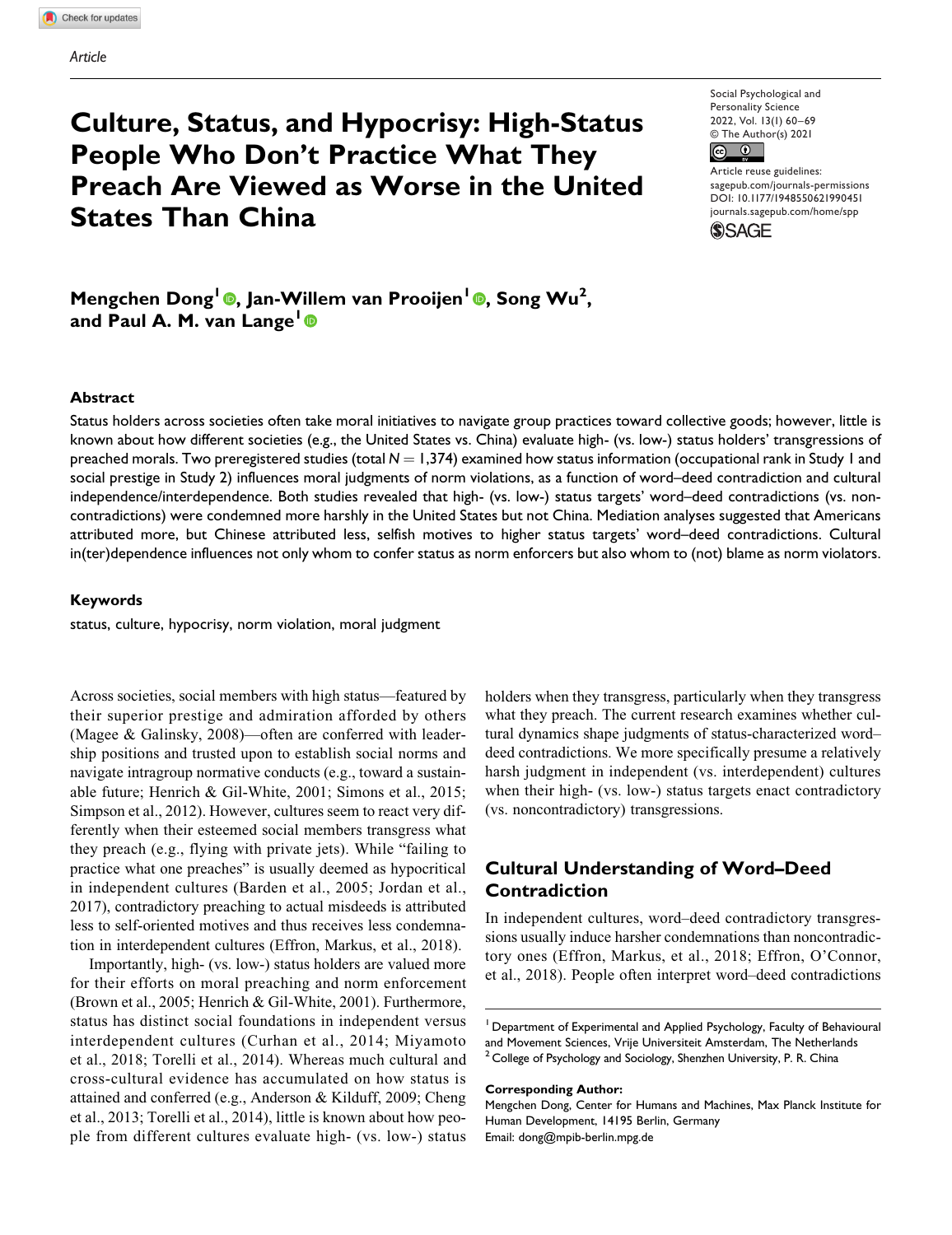as hypocrisy to conceal bad deeds and maintain undeserved positive reputations (Jordan et al., 2017; Laurent & Clark, 2019). In contrast, in interdependent cultures, people imbue word–deed contradictions with less selfish underpinnings (Effron, Markus, et al., 2018). While observers from independent cultures more readily attribute contradicted words with deeds to flawed personal integrity and self-oriented motives (Friedman et al., 2018), people from interdependent cultures are more likely to see behavioral changes as adaptive to situational and relational demands (Choi et al., 1999; Nisbett et al., 2001) and as maturity rather than hypocrisy in social interactions (Matsumoto et al., 2009). People from interdependent (vs. independent) cultures thus show more tolerance of word– deed contradictions (Choi & Nisbett, 2000; Spencer-Rodgers et al., 2010) and can even ascribe other-oriented motives to such contradictions. For example, word–deed contradictions may appear benevolent when word–deed contradictory transgressors have suffered from their misdeeds and intend to prevent others from making the same mistakes (Effron, Markus, et al., 2018; Effron & Miller, 2015).

# **The Role of Status**

The current research proposes that cultural differences should be extremely salient when high- but not low-status holders contradict between words and deeds. And it should be noted that we focus on status built on social prestige (instead of dominance; Cheng et al., 2013; Kakkar et al., 2019), in which case, people usually give high- (vs. low-) status transgressors more moral credentials and judge them leniently (Kakkar et al., 2019; Polman et al., 2013). Our proposition is mainly based on different underpinnings of status in independent versus interdependent cultures. Although both cultures emphasize agentic qualities (e.g., competence and dominance; Cuddy et al., 2009; Miyamoto et al., 2018), interdependent (vs. independent) cultures give more weight to communal qualities (e.g., warmth and interpersonal harmony; Chen et al., 2016; Miyamoto et al., 2018; Rule et al., 2010; Torelli et al., 2014) in status conferral. Correspondingly, self-enhancement and status-seeking behaviors in interdependent (vs. independent) cultures feature more other-oriented (vs. self-oriented) motives, for example, accommodation to boost group cohesion (Miyamoto et al., 2018; Savani et al., 2011; Sedikides et al., 2003). Differences in sociocultural dynamics shape not only people's own behaviors but also their social cognition of others' behaviors (Nisbett et al., 2001; Zou et al., 2009). Thus, people higher on interdependence (vs. independence) are more likely to relate status with other orientation (vs. selforientation; Torelli et al., 2014).

We reason that contradictory (vs. noncontradictory) preaching should induce more cultural divergence in evaluations of higher status transgressors due to different attributions of selfish motives. Hence, in independent cultures, moral leniency toward higher status transgressors can be reduced because their word–deed contradictions are more likely to be seen as intentional and fueled by selfish motives (e.g., misleading others



**Figure 1.** Theoretical model of the current research.

to not punish them and grant additional moral credits; Fragale et al., 2009; Karelaia & Keck, 2013). In contrast, in interdependent cultures where high- (vs. low-) status targets are deemed as more communal, observers may be more prone to believe that higher status targets preach morals that contradict their misdeeds out of nonselfish motives and thus show stronger permissiveness of such word–deed contradictions.

Taken together, integrating insights on the cultural underpinnings of status and word–deed contradiction, we presume that word–deed contradictory (vs. noncontradictory) transgressions are evaluated more negatively in independent than interdependent cultures, and the above cultural difference should be more pronounced when the transgressors possess high rather than low social status (as shown in Figure 1).

## **Overview of the Current Research**

Two preregistered studies (preregistered respectively at https:// aspredicted.org/4ke2s.pdf and https://aspredicted.org/c7878. pdf) examined how status characteristics influence moral judgments of transgressive behaviors with (vs. without in Study 1) contradictory (vs. noncontradictory in Study 2) preaching and how such judgments differ in countries high on independence (i.e., the United States) versus interdependence (i.e., China). Both studies examined the presumed mechanism of selfish motive attribution by testing its mediation in the cultural effect on moral judgment. Besides its stronger interdependence, China as a vertical-collectivist country also endorses power differentiation (i.e., different levels of control over important resources; Blader & Chen, 2012; Fragale et al., 2011; Magee & Galinsky, 2008) to a greater extent than the United States (Brockner et al., 2001; Kuwabara et al., 2016). We thus explored additional cultural factors of targets' power and observers' power distance beliefs in Study 2.

Participants from both countries completed the surveys in their native languages. Sample size across the studies was determined before data collection. We reported all measures, materials, and exclusions. In the Supplementary Materials (SM), we appended two pilot studies that we conducted prior to these two studies.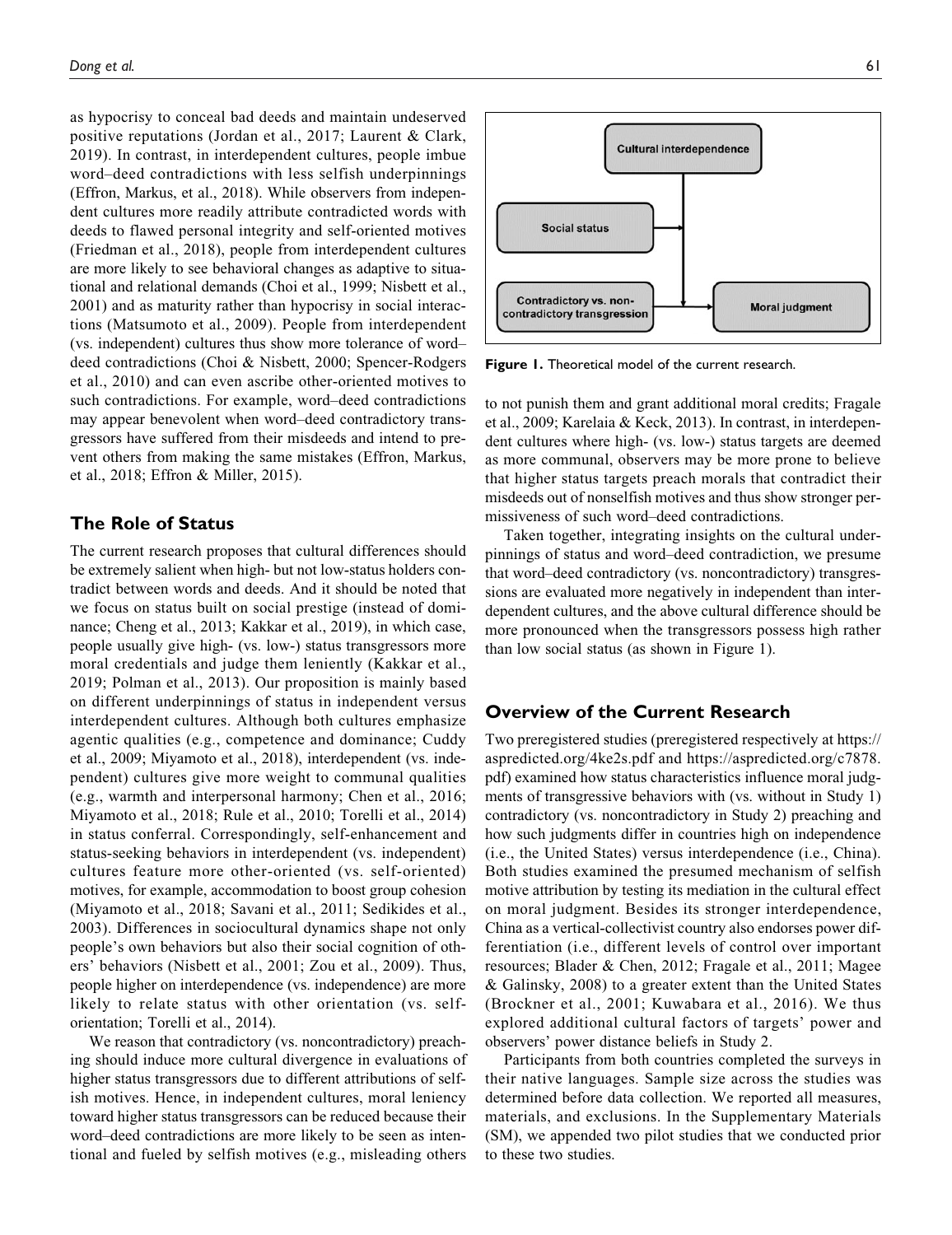# **Study 1**

Study 1 conceptualized status as high versus low occupational rank and examined within-participants moral judgments of identical transgressions before versus after presenting contradictory norm preaching.

## **Method**

#### *Participants and Design*

We employed a 2 (culture: American vs. Chinese)  $\times$  2 (status: high vs. low rank)  $\times$  2 (transgression type: with vs. without contradictory preaching) mixed design with only transgression type as within-participants variable. As preregistered, we determined our sample size based on a priori power analysis, which yielded  $n = 198$  to detect a small status by transgression type interaction effect (i.e.,  $\eta_p^2 = .01$ ) in both cultures with 80% power at an  $\alpha$  level of .05. We recruited 200 American participants from Prolific and 219 Chinese participants through SoJump (A Chinese crowdsourcing platform comparable to Prolific or Mturk). Based on equivalent comprehension check questions (see SM), we retained 179 American (82 males;  $M_{\text{age}} = 36.7$  years,  $SD = 12.0$ ) and 219 Chinese (93 males;  $M_{\text{age}} = 30.7$  years,  $SD = 7.4$ ) participants in further analyses.<sup>1</sup>

## *Procedure*

Participants were randomly assigned to either a high-status (American  $n = 86$  and Chinese  $n = 105$ ) or a low-status (American  $n = 93$  and Chinese  $n = 114$ ) condition, each evaluating two transgressors—one male (introduced below) and one female (see SM)—presented in a random sequence.

We first introduced the target's occupational status (as a "high-ranked research director" in the high-status condition vs. an "intern" in the low-status condition, both working in a "market research company"). As a manipulation check, the target's competence ("competent/capable/efficient";  $\alpha = .93$  for all six items across the two scenarios) was evaluated as a cross-cultural outcome of having status (Fiske et al., 2002).

Participants were then presented with the target's transgressive behavior ("... falsified some data and exaggerated the market prospect of the client's product") and then judged his behavior ("moral/ethical/acceptable";  $\alpha = .74$  for all six items). Participants also indicated their selfish motive attribution ("To what extent do you think ... falsified data out of his own volition?" and "To what extent do you think ... falsified data due to the wishes of other people?"[reverse-coded];  $\alpha = .54$  for all four items), and moral impression of the target regarding "What kind of person do you think ... is?" ("honest/trustworthy/principled/sincere/moral";  $\alpha = .81$  for all 10 items). We then manipulated contradictory preaching by presenting " ... condemns those who present false results to meet clients' expectations or to reach a partnership." Participants were then asked to answer identical questions about moral judgment  $(\alpha = .75)$ , selfish motive attribution ( $\alpha = .53$ ), and moral impression ( $\alpha = .87$ ; see SM for reports on moral impression). All the measures were administered on a 7-point scale (ranging from  $1 = not$  at all to  $7 = extremely$ ) and averaged across the two scenarios.

# **Results**

## *Manipulation Check*

As intended, participants in both cultures rated the high-status targets ( $M = 5.91$ ,  $SD = 0.83$ ) as more competent than the lowstatus targets ( $M = 4.93$ ,  $SD = 1.00$ ),  $F(1, 394) = 112.85$ ,  $p <$ .001,  $\eta_p^2 = .223$ , without a significiant culture by status interaction,  $F(1, 394) = 0.97$ ,  $p = .33$ ,  $\eta_p^2 = .002$ . Nonetheless, a significant main effect of culture suggested that Americans  $(M = 5.58, SD = 0.97)$  generally evaluated the targets as more competent than Chinese did ( $M = 5.29$ ,  $SD = 1.09$ ),  $F(1, 394) = 7.60, p = .006, \eta_p^2 = .019.$ 

## *Moral Judgment*

For both Studies 1 and 2, the descriptive information in each condition (see Supplementary Tables S1, S3, and S4) and complete reports of other ancillary effects are reported in SM. As preregistered,<sup>2</sup> a mixed analysis of variance (ANOVA) revealed a culture by contradiction interaction effect,  $F(1, 394) = 22.91, p < .001, \eta_p^2 = .055$ , suggesting that Americans evaluated identical transgressions similarly regardless of its contradiction to personal preaching,  $M_{\text{contradiction}} = 3.21$ ,  $SD = 1.20$  versus  $M_{noncontradiction} = 3.16$ ,  $SD = 1.06$ ;  $F(1, 178) = 0.27, p = .60, \eta_p^2 = .002$ , whereas Chinese evaluated contradictory transgressions more positively,  $M_{\text{contradiction}} = 4.27$ ,  $SD = 0.93$  versus  $M_{\text{noncontradiction}} =$ 3.68,  $SD = 0.95$ ;  $F(1, 218) = 80.00$ ,  $p < .001$ ,  $\eta_p^2 = .268$ .

Crucial to our main hypothesis, we found a significant threeway culture by status by contradiction interaction effect (see Figure 2),  $F(1, 394) = 8.08$ ,  $p = .005$ ,  $\eta_p^2 = .020$ , in that the culture by contradiction interaction was significant only when the targets had high,  $F(1, 196) = 28.90, p < .001, \eta_{\overline{g}}^2 = .129$ , rather than low status,  $F(1, 198) = 1.66$ ,  $p = .20$ ,  $\eta_p^2 = .008$ . Although both Americans,  $M_{\text{contradiction}} = 3.61$ ,  $SD = 0.95$  versus  $M_{noncontradiction} = 3.25$ ,  $SD = 0.98$ ;  $F(1, 85) = 6.47$ ,  $p = .01$ ,  $m_p^2 = .071$ , and Chinese,  $M_{\text{contradiction}} = 4.32$ ,  $SD = 0.98$  versus  $\dot{M}_{noncontradiction} = 3.75, SD = 0.98; F(1, 113) = 41.50, p < .001,$  $\eta_p^2 = 0.268$ , evaluated transgressions with (vs. without) contradictory preaching more positively for low-status targets, their judgments differed for high-status targets. Americans deemed high-status contradictory transgressors as marginally less acceptable,  $M_{\text{contradiction}} = 2.84$ ,  $SD = 1.28$ versus  $M_{\text{noncontradiction}} = 3.07$ ,  $SD = 1.12$ ;  $F(1, 92) = 3.65$ ,  $p = .06$ ,  $\eta_p^2 = .038$ , whereas Chinese considered high-status people's contradictory transgressions as more acceptable,  $M_{\rm contradiction} = 4.21, \, SD = 0.88$  versus  $M_{\rm noncontradiction} =$ 3.61,  $SD = 0.92$ ;  $F(1, 104) = 38.30, p < .001, \eta_p^2 = .269$ .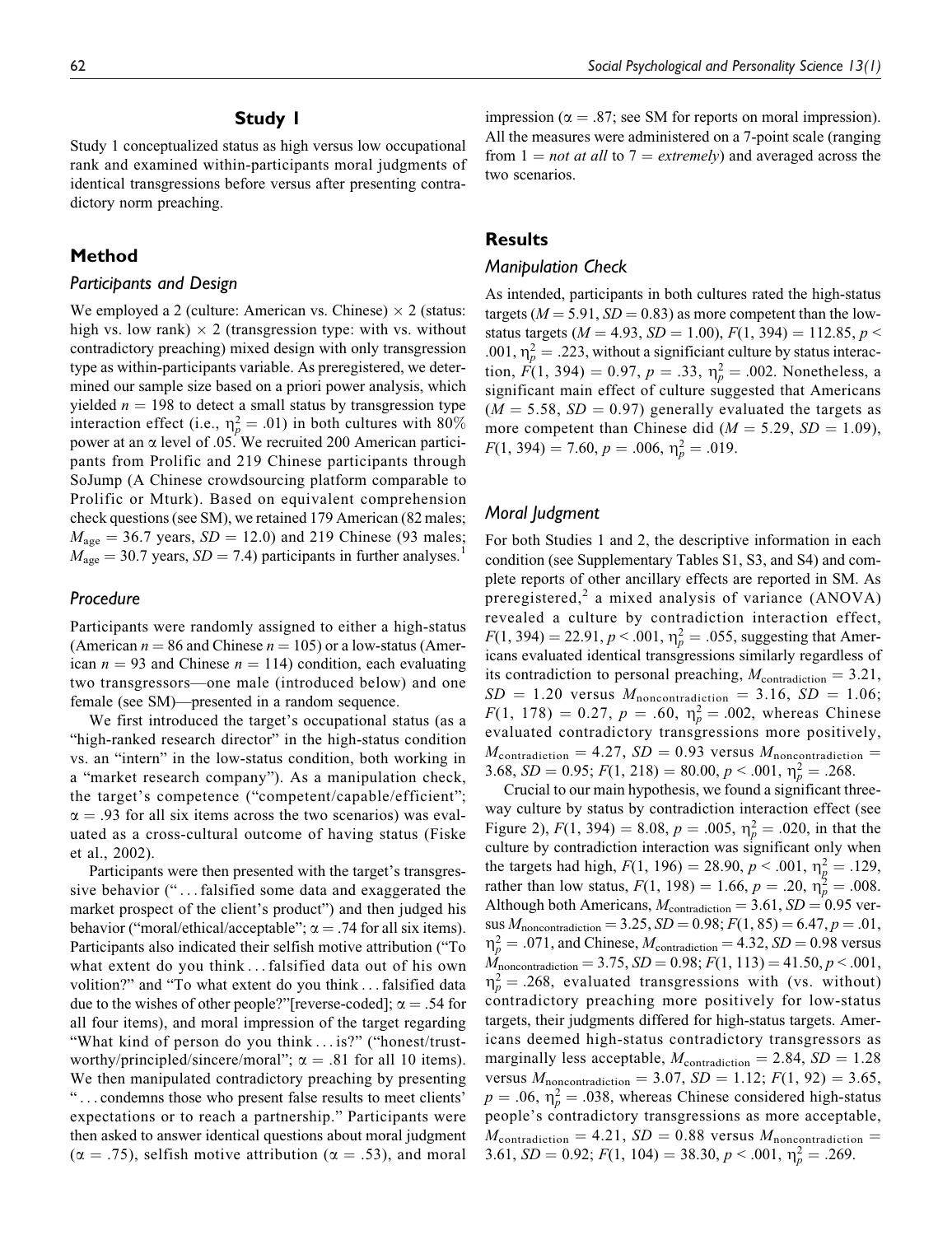

**Figure 2.** The culture by status (as occupational rank) by contradiction three-way interaction effect on moral judgment (upper panel) and selfish motive attribution (lower panel) in Study 1. \**p* < .05. \*\**p* < .01. \*\*\**p* < .001.

## *Selfish Motive Attribution*

Mirroring the results on moral judgment, we found significant culture by contradiction two-way,  $F(1, 394) = 6.89$ ,  $p = .009$ ,  $\eta_p^2 = .017$ , and culture by status by contradiction three-way,  $F(1, 394) = 15.70, p < .001, \eta_p^2 = .038$ , interaction effects. While Chinese perceived transgressions as less self-oriented when accompanied with (vs. without) contradictory preaching,  $M_{\text{contradiction}} = 5.07, SD = 0.86$  versus  $M_{\text{noncontradiction}} = 5.28$ ,  $SD = 0.81; F(1, 218) = 27.20, p < .001, \eta_p^2 = .111$ , Americans perceived them as equivalently selfish,  $M_{\text{contradiction}} = 5.75$ ,  $SD = 1.03$  versus  $M_{noncontradiction} = 5.76$ ,  $SD = 1.00$ ;  $F(1, 178) = 0.07, p = .79, \eta_p^2 < .001.$ 

This culture by contradiction interaction effect was further influenced by the targets' status (see also Figure 2) such that people from different cultures only perceived distinct motives from high-status,  $F(1, 196) = 22.10, p < .001, \eta_p^2 = .101$ , but not low-

status transgressors,  $F(1, 198) = 1.01$ ,  $p = .32$ ,  $\eta_p^2 = .005$ . More specifically, both Americans,  $M_{\text{contradiction}} = 5.42$ ,  $SD = 1.07$ versus  $M_{\text{noncontradiction}} = 5.71, SD = 1.00; F(1, 85) = 7.88,$  $p = .006$ ,  $\eta_p^2 = .085$ , and Chinese,  $M_{\text{contradiction}} = 5.09$ ,  $SD = 0.87$  versus  $M_{noncontradiction} = 5.26$ ,  $SD = 0.80$ ;  $F(1, 113) = 11.50, p < .001, \eta_p^2 = .092$ , inferred less selforiented motives when low-status transgressors preached contradictory norms to their misdeeds. By contrast, high-status contradictory (vs. noncontradictory) transgressors incurred extremely selfish motive perception from Americans,  $M_{\text{contradiction}} = 6.05, SD = 0.89$  versus  $M_{\text{noncontradiction}} = 5.82,$  $SD = 1.01$ ;  $F(1, 92) = 7.86$ ,  $p = .006$ ,  $\eta_p^2 = .079$ , but less self-oriented attribution from Chinese observers,  $M_{\text{contradiction}} =$ 5.06,  $SD = 0.86$  versus  $M_{noncontradiction} = 5.31$ ,  $SD = 0.82$ ;  $F(1, 104) = 15.80, p < .001, \eta_p^2 = .132.$ 

A within-participants mediation analysis (Tingley et al., 2014), with 5,000 simulations and the nonparametric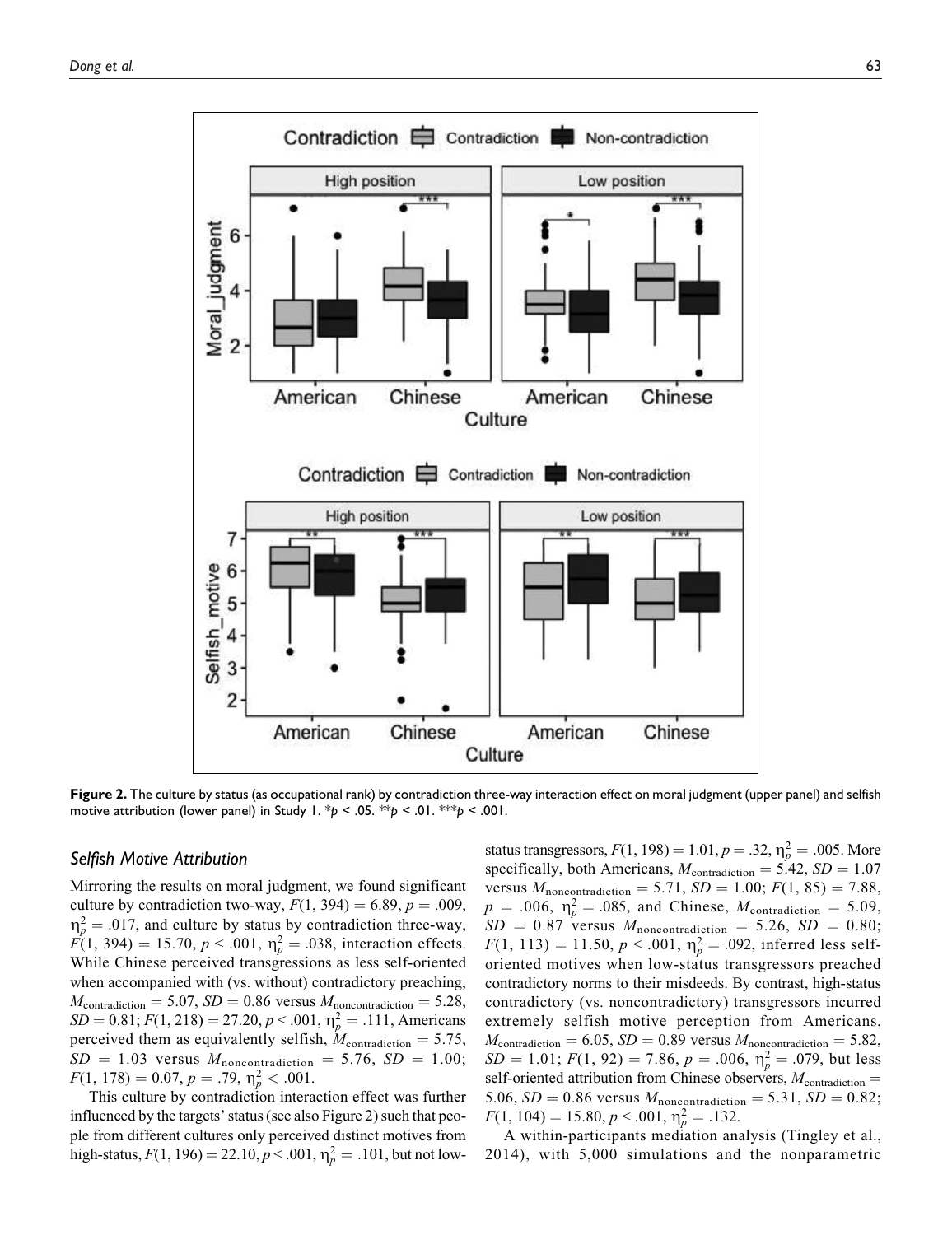bootstrapping method, showed that the three-way culture by status by contradiction interaction effect on moral judgment (total effect  $= .08, 95\%$  confidence intervals [CI] [.007, .15],  $p = .03$ ) was reduced by the inclusion of selfish motive attribution (direct effect = .07, 95\% CI [-.002, .14],  $p = .06$ ), that is, a significant mediation effect (indirect effect  $= .01, 95\%$  CI [.008, .02],  $p = .03$ ; see Supplementary Table S2 for specific path coefficients).

## **Discussion**

Study 1 showed that Americans—but not Chinese—judged transgressions with (vs. without) contradictory preaching more harshly when the targets possessed high rather than low status. Furthermore, the above cultural difference only manifested in moral judgment of transgressions but not moral impression of transgressors (see SM). Whereas Americans attributed more selfish motives to higher status transgressors' contradictory preaching, Chinese did not, which partially explained people's moral evaluations in the respective cultures.

## **Study 2**

Study 2 is designed to replicate and extend Study 1 in two important aspects. First, we employed a fully betweenparticipants design and operationalized the noncontradictory control condition as preaching an unrelated norm to the transgressive behavior. In Study 1, the control condition did not include an act of preaching. Study 2 was thus designed to exclude an alternative interpretation, namely that the effects of culture emerged due to different understandings of preaching morals, instead of contradictions between preaching and behavior. Second, in addition to measuring selfish motive attribution, we manipulated targets' power and measured observers' power distance beliefs to exclude an alternative explanation. Chinese endorse vertical-collectivist values (e.g., power differentiations) to a greater extent than Americans (Brockner et al., 2001; Kuwabara et al., 2016), which may also account for Chinese (vs. American) people's stronger permissiveness of high- (vs. low-) status holders' word–deed contradictions.

## **Method**

#### *Participants and Design*

We employed a 2 (culture: American vs. Chinese)  $\times$  2 (status: high vs. low)  $\times$  2 (power: high vs. low)  $\times$  2 (transgression type: contradiction vs. noncontradiction) between-participants design. A priori power analysis required a sample of  $N = 779$  to detect a small status by hypocrisy by culture interaction effect ( $\eta_p^2 = .01$ ) with 80% power at an  $\alpha$  level of .05. As preregistered, we targeted a larger sample size ( $N = 960$ ) in total), that is, 60 participants in each culture by status by power by contradiction condition. Upon completion of the survey, 487 American participants (204 males;  $M_{\text{age}} = 29.4$  years,  $SD = 7.1$ ) from Prolific and 489 Chinese participants

(256 males;  $M_{\text{age}} = 28.3$  years,  $SD = 5.6$ ) from another Chinese crowdsourcing platform Credamo were included in our analyses.

## *Procedure*

Participants first indicated their power distance beliefs (extracted from Zhang et al., 2010; e.g., "In work-related matters, managers have a right to expect obedience from their subordinates,"  $\alpha = .51$  across eight items). Then, they were randomly assigned to one of the four status by power conditions. Participants read that four to-be-presented persons had similar status and power background. They were then assigned to either a contradictory or a noncontradictory transgression condition, each evaluating four gender-matched transgressors in a randomized order.

To manipulate the targets' high  $(n = 474)$  versus low  $(n = 502)$  status, participants were informed that the targeted persons "have a great deal of (very little) status. That is to say, they have (lack) prestige, are highly respected and (not very respected or) held in high esteem. People (do not) look up to them and (or) value their opinions." Then, the manipulation of high ( $n = 515$  vs. low,  $n = 461$ ) power followed, describing the targets "have a great deal of (very little) power. That is to say, they have a lot of (basically have no) control over important resources and play a significant (insignificant) role in determining others' outcomes." To amplify the effect of our manipulations, participants were asked to briefly describe an actual or imaginary person with these characteristics, about how they possibly think, feel, and behave. As a manipulation check, participants evaluated the depicted targets on respectively status, power, and competence (on a 7-point scale ranging from  $1 = \text{very little to } 7 = a \text{ great deal}.$ 

Participants in both contradiction ( $n = 505$ ) and noncontradiction ( $n = 471$ ) conditions read about four gender-matched transgressors (i.e., keeping using disposable dinnerware, inaction in charity activities, drunk driving, and smoking in public places). In the contradiction condition, the transgressions were preceded by contradictory norm preaching (i.e., environmental protection, active charity participation, against drunk driving, and harsh punishment of smoking in public places). In contrast, we shuffled the combination of preaching and transgression in the noncontradiction condition such that the four transgressors respectively preached active charity participation, environmental protection, harsher punishment of smoking in public places, and against drunk driving. After reading each target's preaching and transgression, participants indicated their selfish motive attribution on two questions (extracted from Effron, Markus, et al., 2018; "How generous or selfish do you think [name]'s reasons are for preaching ... ?" rated from  $1 = completely$  generous to  $7 = completely$  selfish, and "Do you think that [name] preaches ... because they care more about doing the best for other people vs. the best for themselves?" from  $1 = only about others$  to  $7 = only about$ *themselves*;  $\alpha = .89$  for eight items across four scenarios). As in Study 1, participants evaluated the transgressive behavior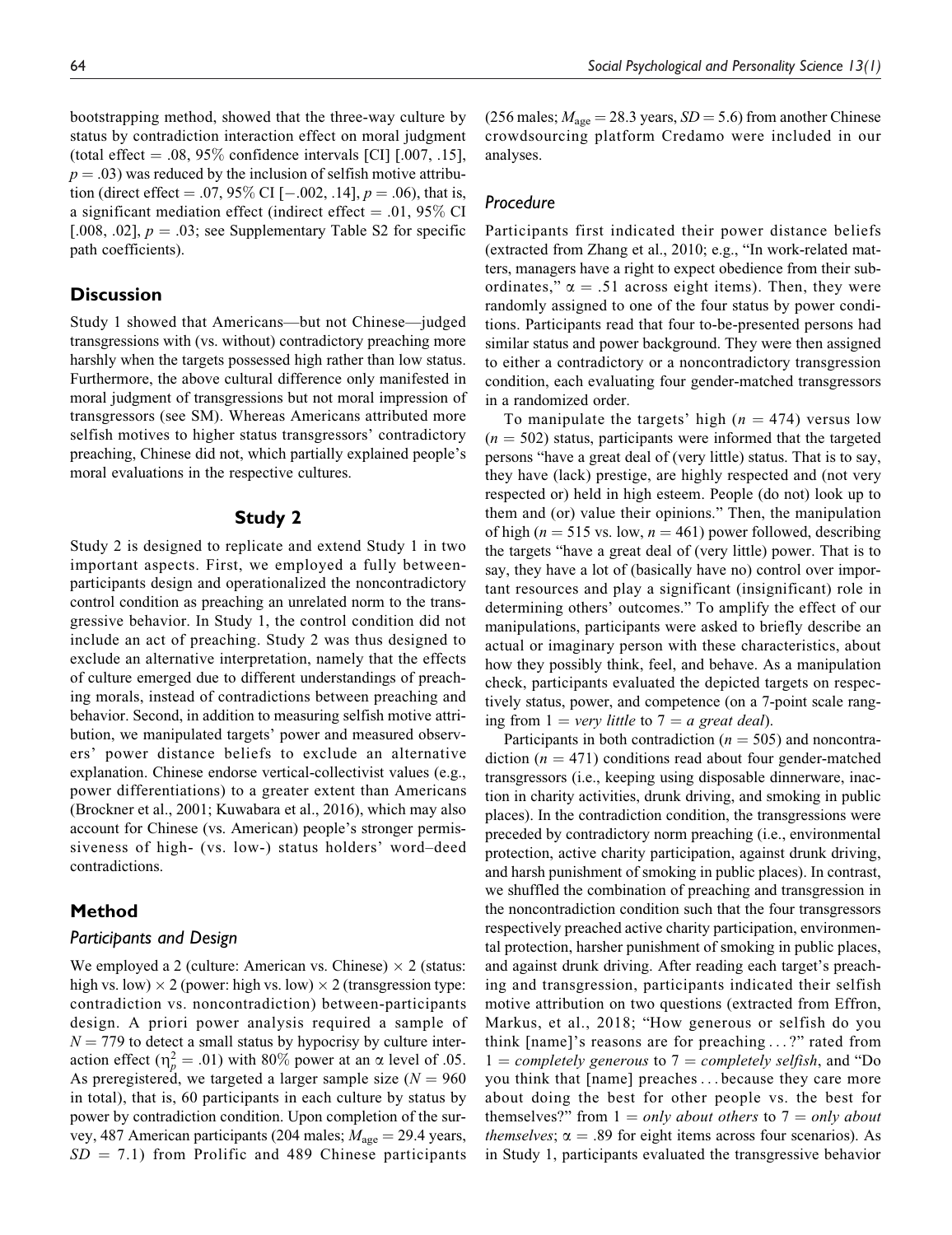

**Figure 3.** The culture by status (as social prestige) by contradiction three-way interaction effect on moral judgment (upper panel) and selfish motive attribution (lower panel) in Study 2. \*\**p* < .01. \*\*\**p* < .001.

on three items ("moral/ethical/acceptable"; on a 7-point scale ranging from  $1 = not$  at all to  $7 = extremely$ ;  $\alpha = .81$  for all 12 items). We aggregated and averaged participants' answers in the four scenarios.

# **Results**

#### *Manipulation Check*

We conducted three ANOVAs to examine the effects of status and power manipulations and their interaction on status, power, and competence perceptions, respectively. As predicted, we found significant main effects of the status manipulation on status perception,  $M_{\text{high}} = 6.09$ ,  $SD = 1.03$  versus  $M_{\text{low}} = 2.91$ ,  $SD = 1.74$ ;  $F(1, 972) = 1221.88$ ,  $p < .001$ ,  $\eta_p^2 = .557$ , and power manipulation on power perception,  $\dot{M}_{\text{high}} = 6.06$ ,  $SD = 1.04$  versus  $M_{\text{low}} = 2.59$ ,  $SD = 1.65$ ;  $F(1, 972) = 1606.58$ ,

 $p < .001$ ,  $\eta_p^2 = .623$ . Despite significant positive main effects of power manipulation on status perception,  $M_{\text{high}} = 4.74$ ,  $SD = 2.09$  versus  $M_{\text{low}} = 4.13$ ,  $SD = 2.16$ ;  $F(1, 972) =$ 36.13,  $p < .001$ ,  $\eta_p^2 = .036$ , and status manipulation on power perception,  $M_{\text{high}} = 4.68$ ,  $SD = 2.18$  versus  $M_{\text{low}} = 4.18$ ,  $SD = 2.21; F(1, 972) = 24.63, p < .001, \eta_p^2 = .025$ , their effect sizes were much smaller. Only status,  $M_{\text{high}} = 5.59$ ,  $SD = 1.05$ versus  $M_{\text{low}} = 4.67$ ,  $SD = 1.31$ ;  $F(1, 972) = 145.25$ ,  $p < .001$ ,  $\eta_{\rm g}^2 = .130$ , but not power,  $F(1, 972) = 2.74$ ,  $p = .10$ ,  $\eta_p^2 = .003$ , influenced perceived competence. No significant interaction effect emerged ( $ps > .13$ ,  $\eta_p^2 < .002$ ). Thus, the manipulations of status and power were perceived as intended.

## *Moral Judgment*

As preregistered, we conducted an ANOVA, including status, power, contradiction, culture, and their interactions, all as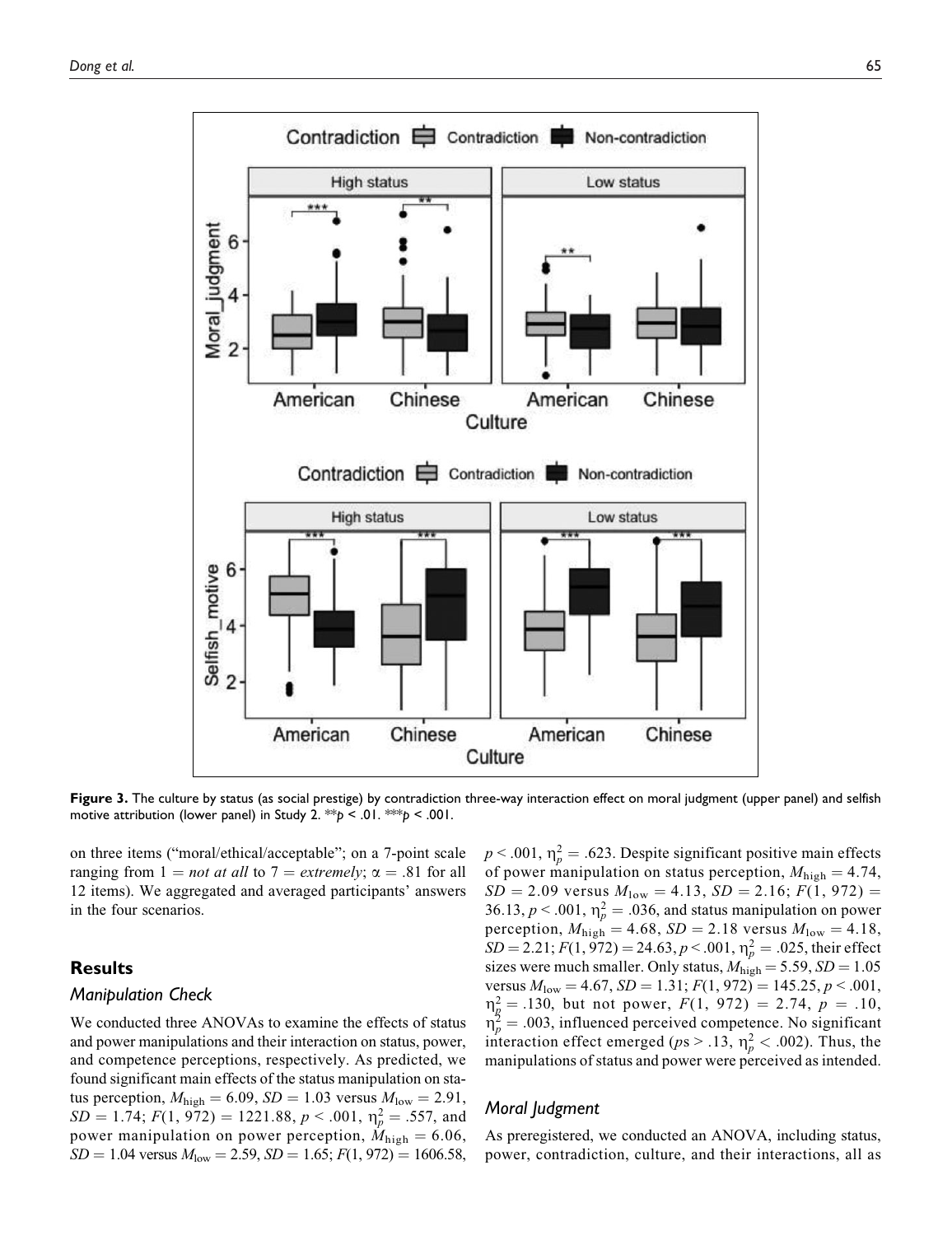between-participants factors. Consistent with Study 1, two significant effects emerged. First, we found a significant culture by contradiction interaction effect,  $F(1, 960) = 7.45$ ,  $p = .006$ ,  $\eta_p^2 = .008$ . Chinese perceived transgressions contradictory to their preaching more positively,  $M_{\text{contradiction}} = 2.93$ ,  $SD = 0.88$  versus  $M_{noncontradiction} = 2.74$ ,  $SD = 0.95$ ;  $F(1, 487) = 5.29, p = .02, \eta_p^2 = .011$ , while Americans did not perceive the two differently,  $M_{\text{contradiction}} = 2.74$ ,  $SD =$ 0.80 versus  $M_{noncontradiction} = 2.85$ ,  $SD = 0.92$ ;  $F(1, 485) =$ 2.13,  $p = .15$ ,  $\eta_p^2 = .004$ .

More importantly, a significant three-way status by contradiction by culture interaction emerged (see Figure 3),  $F(1, 960) =$ 25.08,  $p < .001$ ,  $\eta_p^2 = .025$ , such that primarily high-status,  $F(1, 470) = 29.00, p < .001, \eta_p^2 = .058$ , rather than low-status,  $F(1, 498) = 2.86, p = .09, \eta_p^2 = .006$ , word–deed contradictory transgressors induced different cultural evaluations. Contradictory transgressions of low-status targets were appraised more positively than noncontradictory ones among American,  $M_{\text{contradiction}} = 2.93, SD = 0.75 \text{ versus } M_{\text{noncontradiction}} = 2.57,$  $SD = 0.85; F(1, 244) = 12.20, p < .001, \eta_p^2 = .048$ , but not Chinese participants,  $M_{\text{contradiction}} = 2.90$ ,  $\dot{S}D = 0.82$  versus  $M_{noncontradiction} = 2.80, SD = 0.96; F(1, 254) = 0.79, p = .38,$  $\eta_p^2 = .003$ . For high-status transgressors, instead, Americans perceived their violations more negatively when the acts contradicted (vs. did not contradict) their own words,  $M_{\text{contradiction}} =$ 2.55,  $SD = 0.81$  versus  $M_{noncontradiction} = 3.14$ ,  $SD = 0.90$ ;  $F(1, 239) = 29.30, p < .001, \eta_p^2 = .109$ , while Chinese perceived their word–deed contradictions more positively,  $M_{\text{contradiction}} =$ 2.96,  $SD = 0.94$  versus  $M_{noncontradiction} = 2.67$ ,  $SD = 0.95$ ;  $F(1, 231) = 5.69, p = .02, \eta_p^2 = .024.$  The cultural judgment of contradictory (vs. noncontradictory) transgressions differed depending on the targets' status, but not power,  $F(1, 960) =$ 1.65,  $p = .20$ ,  $\eta_p^2 = .002$ , or power by status interaction effect,  $F(1, 960) = 1.60, p = .21, \eta_p^2 = .002.$ 

#### *Selfish Motive Attribution*

Consistent with the results on moral judgment, we found significant culture by contradiction two-way,  $F(1, 960) = 25.41$ ,  $p < .001$ ,  $\eta_p^2 = .026$ , and status by culture by contradiction three-way,  $F(1, 960) = 61.57$ ,  $p < .001$ ,  $\eta_p^2 = .060$ , interactions. While Chinese perceived preaching in the contradictory conditions as less self-oriented ( $M_{\text{contradiction}} = 3.66$ ,  $SD = 1.40$ ) vs.  $M_{noncontradiction} = 4.63$ ,  $SD = 1.49$ ,  $p < .001$ ), Americans perceived them as equivalently selfish ( $M_{\text{contradiction}} = 4.45$ ,  $SD = 1.23$  vs.  $M_{noncontradiction} = 4.56$ ,  $SD = 1.22$ ,  $p = .34$ ).

The culture by contradiction interaction effect was further influenced by the targets' status (see also Figure 3), in that the cultural difference only manifested in evaluations of highstatus,  $F(1, 470) = 83.50, p < .001, \eta_p^2 = .151$ , but not lowstatus contradictory transgressors,  $F(1, 498) = 3.64$ ,  $p = .06$ ,  $n_p^2 = .007$ . Both Americans,  $M_{\text{contradiction}} = 3.88$ ,  $SD = 1.01$ versus  $M_{\text{noncontraction}} = 5.18$ ,  $SD = 1.14$ ;  $F(1, 244) = 90.50$ ,  $p < .001$ ,  $\eta_p^2 = .271$ , and Chinese,  $M_{\text{contradiction}} = 3.68$ ,  $SD = 1.36$  versus  $M_{noncontradiction} = 4.55$ ,  $SD = 1.46$ ;  $F(1, 254) = 24.30, p < .001, \eta_p^2 = .087$ , inferred less selfish

motives from lower status targets' word–deed contradictions. However, regarding higher status transgressors' contradictory (vs. noncontradictory) preaching, Americans inferred more self-oriented motives,  $M_{\text{contradiction}} = 5.01$ ,  $SD = 1.17$  versus  $M_{\text{noncontradiction}} = 3.92, SD = 0.93; F(1, 239) = 63.60,$  $p < .001, \eta_p^2 = .210$ , while Chinese attributed less selfish motives,  $M_{\text{contradiction}} = 3.65$ ,  $SD = 1.46$  versus  $M_{\text{noncontradiction}} =$ 4.72,  $SD = 1.52$ ;  $F(1, 231) = 30.20, p < .001, \eta_p^2 = .116$ .

Further mediation analysis with 5,000 resampling also revealed a significant mediation of selfish motive perception (indirect effect = .06, 95% CI [.04, .08],  $p < .001$ ). The cultural divergence on the evaluation of status-based contradictions was reduced by the inclusion of selfish motive attribution (total effect = .14, 95\% CI [.24, .71],  $p < .001$ ; direct effect = .08, 95% CI [.03, .14],  $p = .005$ ; see Supplementary Table S6 for specific path coefficients).

Power distance beliefs correlated with both culture (Chinese  $= 1$  and American  $= -1$ ;  $r = .50, p < .001$ ) and moral judgment  $(r = .12, p < .001)$ . However, the correlation between power distance beliefs and the crucial culture by status by contradiction interaction was nonsignificant ( $r = .04$ ,  $p = .21$ ; see Supplementary Table S5 for specific correlations), indicating that power distance beliefs did not mediate this effect.

## **Discussion**

The findings were consistent between Studies 1 and 2, suggesting cultural differences on how people evaluate transgressions that are contradictory to self-preaching and how such evaluations differ depending on transgressors' social status. Americans (but not Chinese) judged transgressions characterized by word–deed contradictions (vs. noncontradictions) more negatively for higher status (but not higher power) targets, partially due to their stronger inferences of selfish motives.

# **General Discussion**

This research investigated how status information influences cultural perception of word–deed contradictory transgressions, where status characterizes social prestige and esteem (Henrich & Gil-White, 2001; Magee & Galinsky, 2008). Two preregistered studies revealed that high- (vs. low-) status targets' word–deed contradictory (vs. noncontradictory) transgressions were judged more harshly in the United States than in China. These two countries differ on multiple dimensions (e.g., tolerance of contradictions, Choi & Nisbett, 2000; Spencer-Rodgers et al., 2010; power distance beliefs, Brockner et al., 2001; Zhang et al., 2010; see SM for specifics). However, we only found support for the effect of cultural independence/interdependence, in that people generated harsher judgments of higher status transgressors when they interpreted word–deed contradictions as selfish (e.g., in independent cultures) but perceived identical transgressions more leniently when the transgressors' misaligned words with deeds were seen as nonselfish (e.g., in interdependent cultures).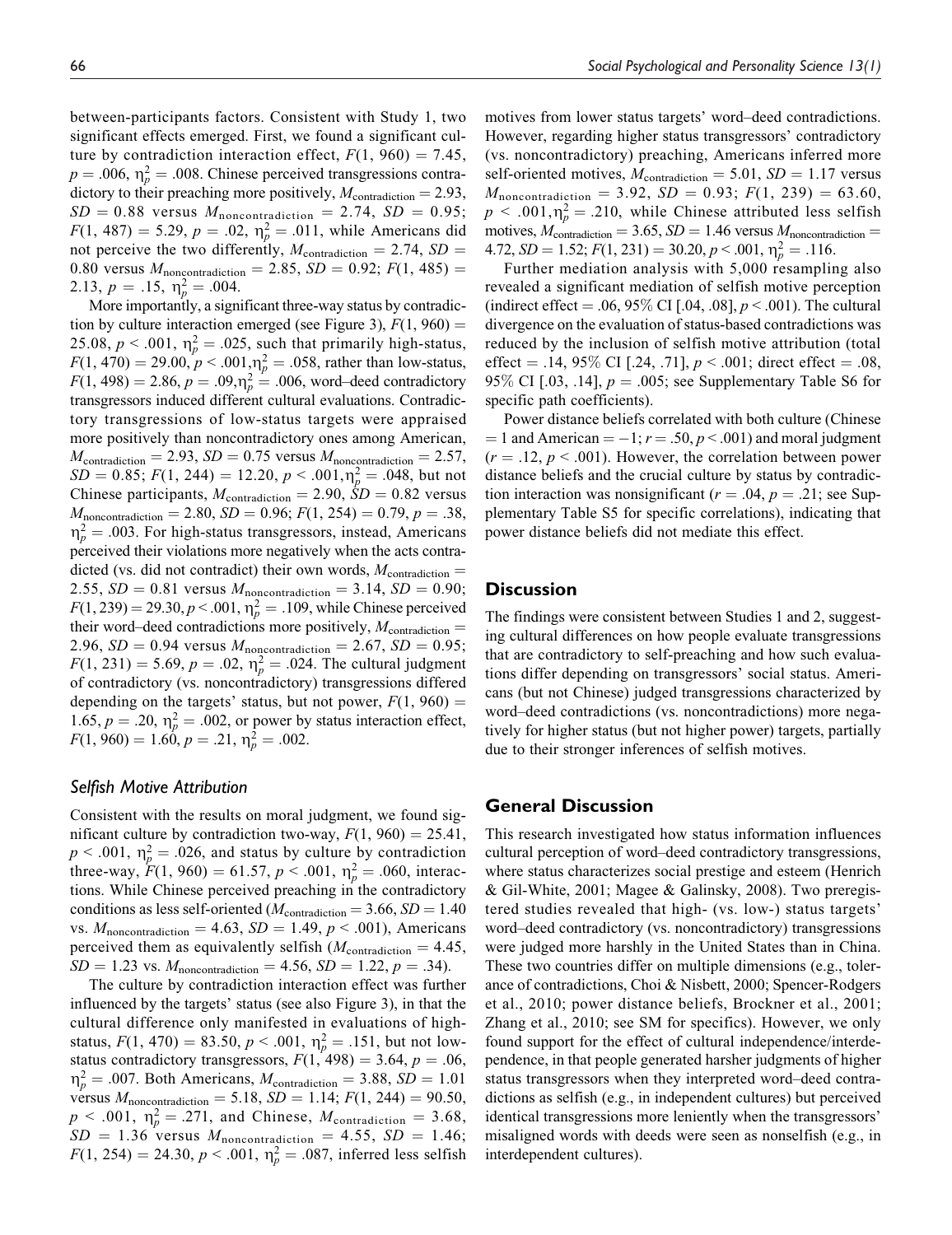The present findings contribute to the extant literature in at least three ways. First, although Effron, Markus, et al. (2018) suggested that word–deed contradictions (vs. noncontradictions) are judged more harshly in independent than interdependent cultures, their study materials mainly focused on targets with relatively high social status (e.g., journalists, managers). With more systematic manipulations of targets' status, we highlight that the above cultural divergence only manifests in evaluations of high- but not low-status targets' word–deed contradictions. Second, our preregistered hypothesis emphasized that cultural independence (vs. interdependence) would intensify the moral *negativity* toward high-status targets' word–deed contradictions (vs. noncontradictions). Instead, we found that the culturally divergent judgments were additionally driven by (1) independent cultures rating low-status targets' word– deed contradictions (vs. noncontradictions) more *positively* and (2) interdependent cultures rating high-status targets' word– deed contradictions (vs. noncontradictions) more *positively*. Both low status in independent cultures (Fiske et al., 2002) and high status in interdependent cultures (Torelli et al., 2014) can be imbued with communal orientations, especially when the targets advise against misdeeds that they have suffered from (i.e., in the word–deed contradictory condition). Correspondingly, participants in these two conditions attributed less selfish motives to word–deed contradictory than noncontradictory transgressions (in both Studies 1 and 2). Third, extending the established cultural differences on status conferral (e.g., Chen et al., 2016; Torelli et al., 2014), our work is among the first to demonstrate cultural differences in understanding statusbased transgressions.

However, some limitations should be noted. First, the mediation effects of perceived selfish motives on moral judgments were correlational and therefore should be interpreted with caution. Second, we demonstrated the role of status in moral judgments of social norm violations; the present findings provide no information to what extent they might generalize to evaluations of more extreme transgressions (e.g., those involving physical harm to others). Third, we captured status by its essential underpinning of social esteem; its implications on other status-related indicators (e.g., socioeconomic status; Trautmann et al., 2013) can be intertwined by status and power (Dubois et al., 2015) and should thus be tested with scrutiny.

The actions of high-status people, such as leaders, do not always align with how they present themselves publicly. The current research adds insights into the political debates on followers' capacities to hold leaders accountable for their actions (Bøggild, 2020; DeScioli & Bokemper, 2019). A deeper understanding of the cultural roots of social status may help global audiences look under the hood of different attitudes toward social elites' norm violations. Seeing the world as interdependent, and especially believing that humans (including leaders) act out of concerns for themselves and others, is crucial for whether we give high-status others the benefit of the doubtor not.

#### **Data Accessibility Statement**

All the data and R scripts of Studies 1 and 2 are accessible at osf.io/ zms8d/. All the study materials are appended in the Supplementary Materials.

#### **Declaration of Conflicting Interests**

The author(s) declared no potential conflicts of interest with respect to the research, authorship, and/or publication of this article.

#### **Funding**

The author(s) disclosed receipt of the following financial support for the research, authorship, and/or publication of this article: This research was funded by the China Scholarship Council (201606040158).

## **ORCID iD**

Mengchen Dong **b** https://orcid.org/0000-0001-8547-3808 Jan-Willem van Prooijen D https://orcid.org/0000-0001-6236-0819 Paul A. M. van Lange D https://orcid.org/0000-0001-7774-6984

#### **Supplemental Material**

The supplemental material is available in the online version of the article.

#### **Notes**

- 1. The Chinese platform embedded the check questions in the default screening procedure. We therefore could not access the data of the Chinese participants who failed the check questions and only analyzed the screened data equivalently in both cultural samples.
- 2. Different from the preregistration, we introduced occupational rank as a manifestation of social status rather than competence. Competence may be part of status (Anderson & Kilduff, 2009) but may not be sufficient to elicit the cultural divergent judgments of word– deed contradictions (see the Pilot Studies in Supplementary Materials).

#### **References**

- Anderson, C., & Kilduff, G. J. (2009). The pursuit of status in social groups. Current Directions in Psychological Science, 18(5), 295–298. https://doi.org/10.1111/j.1467-8721.2009.01655.x
- Barden, J., Rucker, D. D., & Petty, R. E. (2005). "Saying one thing and doing another": Examining the impact of event order on hypocrisy judgments of others. Personality and Social Psychology Bulletin, 31(11), 1463–1474. https://doi.org/10.1177/0146167205276430
- Blader, S. L., & Chen, Y.-R. (2012). Differentiating the effects of status and power: A justice perspective. Journal of Personality and Social Psychology, 102(5), 994–1014. https://doi.org/10.1037/ a0026651
- Bøggild, T. (2020). Cheater detection in politics: Evolution and citizens' capacity to hold political leaders accountable. The Leadership Quarterly, 31(2), 101268. https://doi.org/10.1016/j.leaqua. 2018.09.006
- Brockner, J., Ackerman, G., Greenberg, J., Gelfand, M. J., Francesco, A. M., Chen, Z. X., Leung, K., Bierbrauer, G., Gomez, C., Kirkman, B. L., & Shapiro, D. (2001). Culture and procedural justice: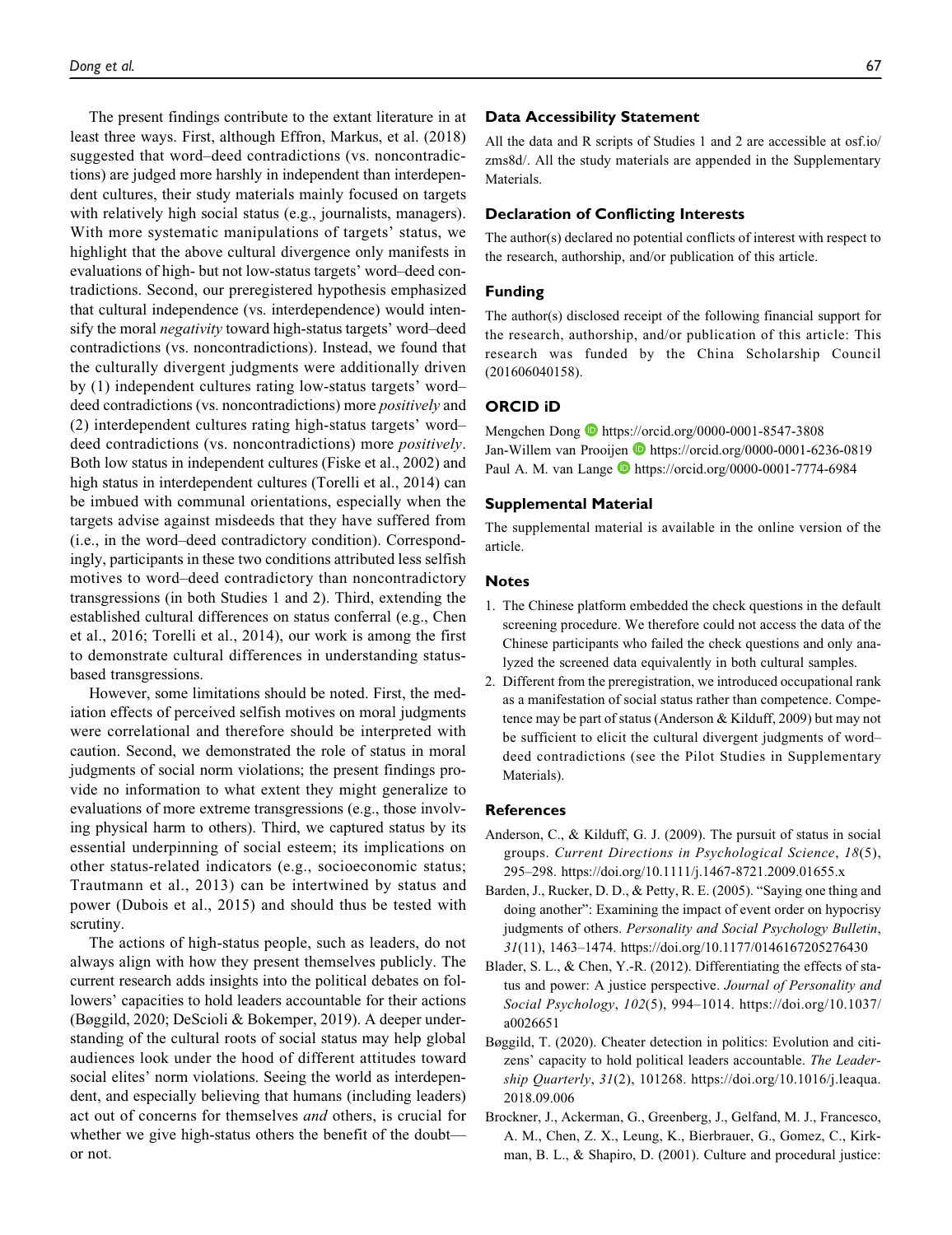The influence of power distance on reactions to voice. Journal of Experimental Social Psychology, 37(4), 300–315. https://doi.org/ 10.1006/jesp.2000.1451

- Brown, M. E., Treviño, L. K., & Harrison, D. A. (2005). Ethical leadership: A social learning perspective for construct development and testing. Organizational Behavior and Human Decision Processes, 97(2), 117–134. https://doi.org/10.1016/j.obhdp.2005.03.002
- Chen, F. F., Jing, Y., Lee, J. M., & Bai, L. (2016). Culture matters: The looks of a leader are not all the same. Social Psychological and Personality Science, 7(6), 570–578. https://doi.org/10.1177/ 1948550616644962
- Cheng, J. T., Tracy, J. L., Foulsham, T., Kingstone, A., & Henrich, J. (2013). Two ways to the top: Evidence that dominance and prestige are distinct yet viable avenues to social rank and influence. Journal of Personality and Social Psychology, 104(1), 103–125. https:// doi.org/10.1037/a0030398
- Choi, I., & Nisbett, R. E. (2000). Cultural psychology of surprise: Holistic theories and recognition of contradiction. Journal of Personality and Social Psychology, 79(6), 890–905. https://doi.org/10. 1037/0022-3514.79.6.890
- Choi, I., Nisbett, R. E., & Norenzayan, A. (1999). Causal attribution across cultures: Variation and universality. Psychological Bulletin, 125(1), 47–63. https://doi.org/10.1037/0033-2909.125.1.47
- Cuddy, A. J. C., Fiske, S. T., Kwan, V. S. Y., Glick, P., Demoulin, S., Leyens, J.-P., Bond, M. H., Croizet, J.-C., Ellemers, N., Sleebos, E., Htun, T. T., Kim, H.-J., Maio, G., Perry, J., Petkova, K., Todorov, V., Rodríguez-Bailón, R., Morales, E., Moya, M., & ... Ziegler, R. (2009). Stereotype content model across cultures: Towards universal similarities and some differences. British Journal of Social Psychology, 48(1), 1–33. https://doi.org/10.1348/014466608X3 14935
- Curhan, K. B., Levine, C. S., Markus, H. R., Kitayama, S., Park, J., Karasawa, M., Kawakami, N., Love, G. D., Coe, C. L., Miyamoto, Y., & Ryff, C. D. (2014). Subjective and objective hierarchies and their relations to psychological well-being: A U.S./Japan comparison. Social Psychological and Personality Science, 5(8), 855–864. https://doi.org/10.1177/1948550614538461
- DeScioli, P., & Bokemper, S. E. (2019). Intuitive political theory: People's judgments about how groups should decide. Political Psychology, 40(3), 617–636. https://doi.org/10.1111/pops.12528
- Dubois, D., Rucker, D. D., & Galinsky, A. D. (2015). Social class, power, and selfishness: When and why upper and lower class individuals behave unethically. Journal of Personality and Social Psychology, 108(3), 436–449. https://doi.org/10.1037/pspi0000008
- Effron, D. A., Markus, H. R., Jackman, L. M., Muramoto, Y., & Muluk, H. (2018). Hypocrisy and culture: Failing to practice what you preach receives harsher interpersonal reactions in independent (vs. interdependent) cultures. Journal of Experimental Social Psychology, 76, 371–384. https://doi.org/10.1016/j.jesp.2017.12.009
- Effron, D. A., & Miller, D. T. (2015). Do as I say, not as I've done: Suffering for a misdeed reduces the hypocrisy of advising others against it. Organizational Behavior and Human Decision Processes, 131, 16–32. https://doi.org/10.1016/j.obhdp.2015.07.004
- Effron, D. A., O'Connor, K., Leroy, H., & Lucas, B. J. (2018). From inconsistency to hypocrisy: When does "saying one thing but doing

another" invite condemnation? Research in Organizational Behavior, 38, 61–75. https://doi.org/10.1016/j.riob.2018.10.003

- Fiske, S. T., Cuddy, A. J., Glick, P., & Xu, J. (2002). A model of (often mixed) stereotype content: Competence and warmth respectively follow from perceived status and competition. Journal of Personality and Social Psychology, 82(6), 878–902. https://doi.org/10. 1037//0022-3514.82.6.878
- Fragale, A. R., Overbeck, J. R., & Neale, M. A. (2011). Resources versus respect: Social judgments based on targets' power and status positions. Journal of Experimental Social Psychology, 47(4), 767–775. https://doi.org/10.1016/j.jesp.2011.03.006
- Fragale, A. R., Rosen, B., Xu, C., & Merideth, I. (2009). The higher they are, the harder they fall: The effects of wrongdoer status on observer punishment recommendations and intentionality attributions. Organizational Behavior and Human Decision Processes, 108(1), 53–65. https://doi.org/10.1016/j.obhdp.2008.05.002
- Friedman, R., Hong, Y. Y., Simons, T., Chi, S. C., Oh, S. H., & Lachowicz, M. (2018). The impact of culture on reactions to promise breaches: Differences between East and West in behavioral integrity perceptions. Group & Organization Management, 43(2), 273–315. https://doi.org/10.1177/1059601116678101
- Henrich, J., & Gil-White, F. J. (2001). The evolution of prestige: Freely conferred deference as a mechanism for enhancing the benefits of cultural transmission. Evolution and Human Behavior, 22(3), 165–196. https://doi.org/10.1016/S1090-5138(00)00071-4
- Jordan, J. J., Sommers, R., Bloom, P., & Rand, D. G. (2017). Why do we hate hypocrites? Evidence for a theory of false signaling. Psychological Science, 28(3), 356–368. https://doi.org/10.1177/ 0956797616685771
- Kakkar, H., Sivanathan, N., & Gobel, M. (2019). Fall from grace: The role of dominance and prestige in the punishment of high-status actors. Academy of Management Journal. https://doi.org/10.5465/ amj.2017.0729
- Karelaia, N., & Keck, S. (2013). When deviant leaders are punished more than non-leaders: The role of deviance severity. Journal of Experimental Social Psychology, 49(5), 783–796. https://doi.org/ 10.1016/j.jesp.2013.04.003
- Kuwabara, K., Yu, S., Lee, A. J., & Galinsky, A. D. (2016). Status decreases dominance in the West but increases dominance in the East. Psychological Science, 27(2), 127–137. https://doi.org/10. 1177/0956797615612694
- Laurent, S. M., & Clark, B. A. (2019). What makes hypocrisy? Folk definitions, attitude/behavior combinations, attitude strength, and private/public distinctions. Basic and Applied Social Psychology, 41(2), 104–121. https://doi.org/10.1080/01973533.2018.1556160
- Magee, J. C., & Galinsky, A. D. (2008). Social hierarchy: The selfreinforcing nature of power and status. Academy of Management Annals, 2(1), 351–398. https://doi.org/10.5465/1941652080 2211628
- Matsumoto, D., Yoo, S. H., & Fontaine, J., & Multinational Study of Cultural Display Rules. (2009). Hypocrisy or maturity? Culture and context differentiation. European Journal of Personality, 23(3), 251–264. https://doi.org/10.1002/per.716
- Miyamoto, Y., Yoo, J., Levine, C. S., Park, J., Boylan, J. M., Sims, T., Markus, H. R., Kitayama, S., Kawakami, N., Karasawa, M., Coe, C. L., Love, G. D., & Ryff, C. D. (2018). Culture and social